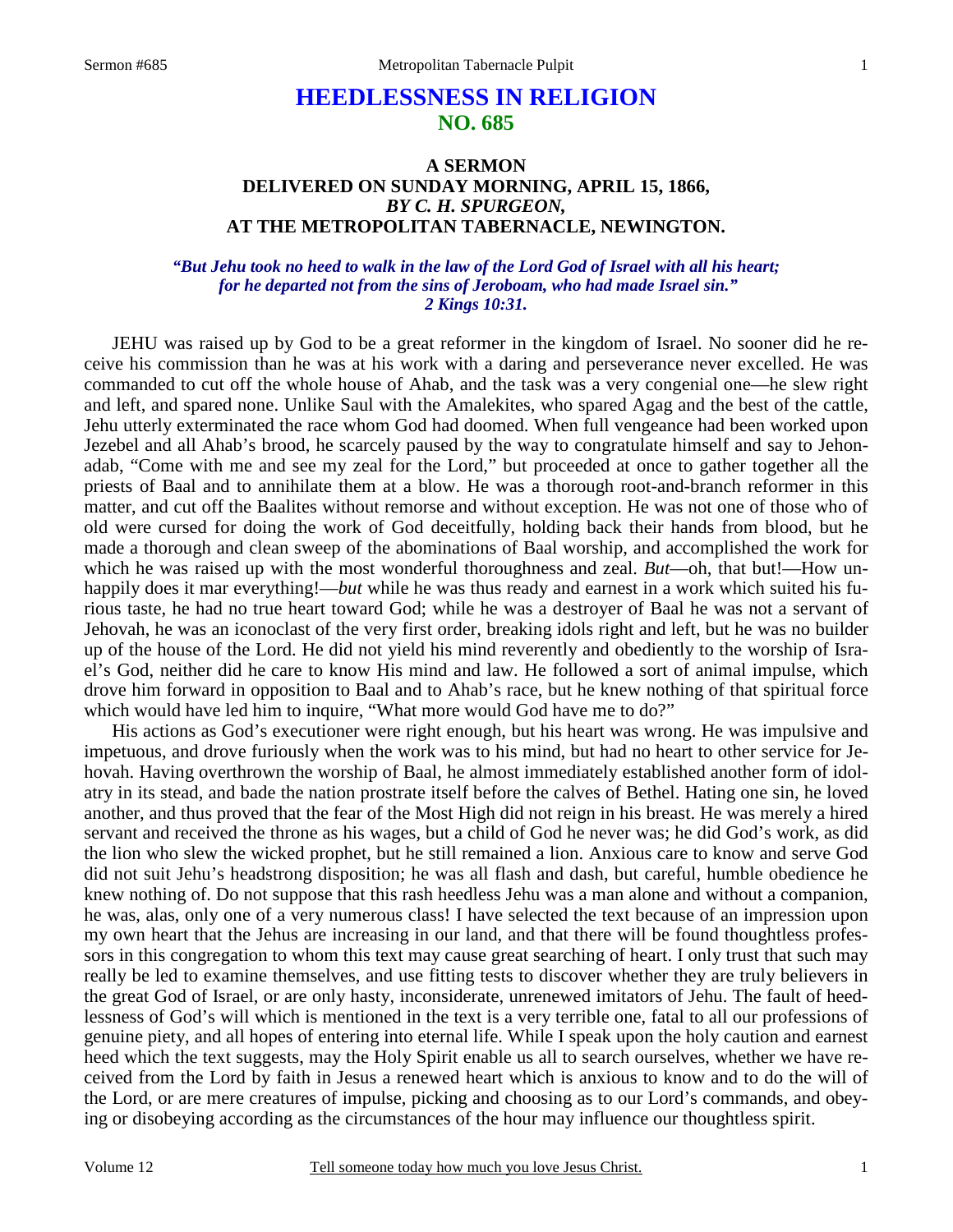In the first place this morning we shall have to speak upon *heedlessness in religion, showing the one peculiar point in which it mainly discovers itself;* then we shall proceed to testify, secondly, that *in this point heedlessness in religion is fatal;* we shall then, thirdly, go on *to show the usefulness of holy care and heedfulness;* and we shall close by *endeavoring to exhort you to practice that heedfulness before you leave this house of prayer.*

**I.** First, may the Holy Spirit enable us to SHOW THE POINT IN WHICH HEEDLESSNESS MOST OF ALL DISPLAYS ITSELF.

 Jehu took no heed to what? He took great heed to kill Ahab's family; he took great heed to totally destroy Baal's worshippers; but he took no heed to walk in the law of the Lord God of Israel with all his heart. This is the point in which a great many flaming professors show their lack of vital godliness, because they exercise no holy circumspection and show no anxiety to walk in the law of the Lord their God with all their heart; which they would be very desirous of doing if they were saved. There are many, nowadays, who would be greatly disgusted with me if I did not admit them to be Christians, *who take no heed to even know God's will.* Many professors never gave themselves an hour's study of the Scriptures with a serious desire to ascertain God's way of salvation, and God's rule for a believer's behavior in the Church and in the world. Multitudes of so-called Christians nowadays do not read their Bibles. My hearers, do you? I would not malign modern Christendom, but I am persuaded that crowds of professors treat the Book of God with very wicked neglect; for we frequently meet with mistakes which are so absurd that no habitual students of the Word of God could have fallen into them. So many of you take your religion secondhand; you borrow it from the preacher; you copy it from your grandmothers; you follow custom as your guide, and not the voice of God; you do not search the Book of the Lord to discover whether these things are so or not. Why, great multitudes of people go blundering on like Jehu, supposing that they must be right; the uncomfortable but very prudent thought that perhaps all may be wrong has never occurred to them, and a resort to the "law and to the testimony" appears to them to be altogether superfluous.

 Now, my dear friends, I do not see how a servant can be thought to be faithful who is utterly careless as to his master's will. Solemnly I believe that some professors do not wish to know their Lord's will too thoroughly; there are certain duties whose performance would be unpleasant, and therefore they do not want to have their consciences too much enlightened upon the subject; they shun the light lest they should stand reproved. Brothers and sisters, if I am afraid of the light of God, let me rest assured that for some evil reason I have good cause to be afraid of it! If my doctrinal opinions or my daily actions are such that I dare not put them into the scale of God's Word, and give them a thorough pondering, I have reason to suspect that I shall be found wanting at the last. Oh that every one of us would diligently seek with humble and obedient spirit to sit at Jesus' feet and learn of Him! "Lord, what would You have me to do?" is the cry of the regenerate soul. Carnal religionists go driving on with headlong inconsiderateness, but spiritual minds pause, and ponder, and inquire, and all with the one aim—to be sound in the statutes of the Lord.

 Furthermore, I am afraid that there are some who if they take any care to know, do not take heed to practice the Lord's will. If they think at all they come to the conclusion that certain commands are grievous, and they postpone all practical attention to them. They claim to be obedient in principle but not in practice; whereas a man who professes to hold a principle which he does not practice is a person without any principle whatever, except a shockingly bad one. My dear friends if I am truly the Lord's servant I shall feel that I must make haste, and delay not in all things to walk according to His will; and though mournfully conscious of many infirmities and imperfections, yet at any rate I shall heartily desire to practice what I know. Beware, dear friends, of letting the head grow at a great rate while the arm is shriveled. Knowledge involves a responsibility which will end in many stripes for disobedience. It is treason for a commander to be well-versed in military tactics, and to be great in arms, and yet to refuse to defend his country and allow the empire to go to ruin. Practical Christianity alone is true Christianity. The Lord give us such! May we sit down and solemnly say to ourselves, "What is that which I know to be God's will, which I have neglected to perform? Lord help me to attend to it now." Dear friends, we are saved by divine grace alone, but when saved we become obedient children, and are no longer as thoughtless Jehu.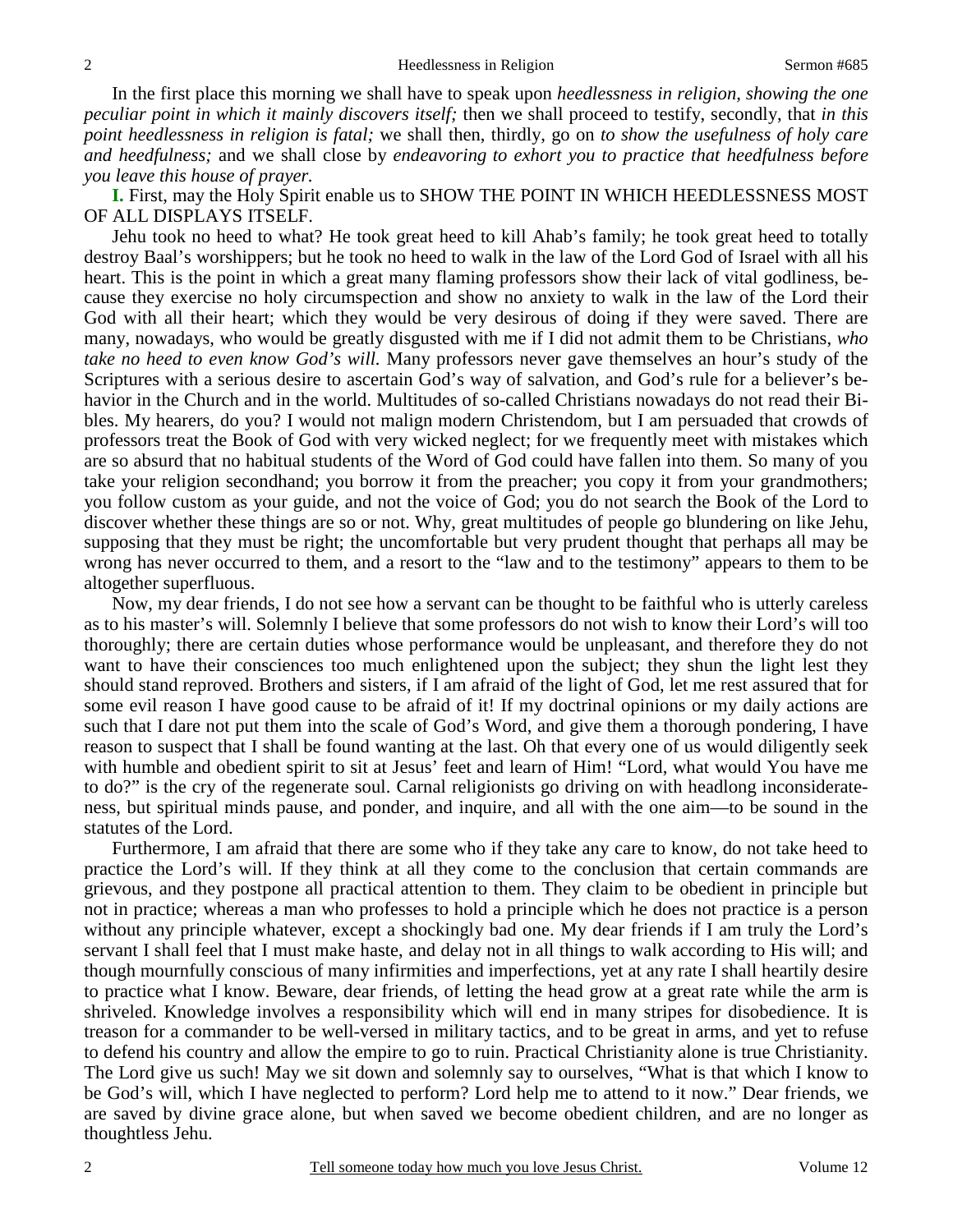#### Sermon #685 Heedlessness in Religion

 But further, there are some who both know the will of God and practice it after a fashion; but they do not practice it as having divine authority about it. In submitting ourselves especially to the ordinances of the Christian religion, we bring a vain oblation if we merely submit to them because of custom or because of the authority of the church. We must bow to each command of this Book because it is God's command; and our course of life must not he guided by the impression that such-and-such a thing is respectable, but by the consciousness that we are the servants of the Most High, and that whatever He said unto us it is our privilege to perform. We ought to pray that we may run in the way of God's commandments, but in addition to that, that we may be moved to run in that way because it is the way of God's commandments. To obey mechanically is scarcely becoming in the servant of so great and gracious a God. It has been well observed that the early Christians did as much speak of *obedience* to Christ as of *devotion* to Him, which is far higher than obedience. Consecration to Jesus should be the ruling passion of our soul. Beloved, let the Word of Jesus be an irresistible force with us; let us follow because Jesus leads. That was a mighty cry which was once profaned to purposes of fanaticism under the preaching of Peter the Hermit, "*Deus vult,"* "God wills it." It sounded through Christendom, it made monarchs exchange their crowns for helmets, it made the artisan throw down his hammer to grasp the spear, it changed men's plowshares into swords, and their pruning hooks into spears—and they rushed to die in Palestine, under the dominant idea of clearing that Holy Land from Pagan intrusion. Oh that such an impulse would go through Christendom again for a higher and a nobler purpose, *"Deus vult!"* The Lord wills it! Let truth banish error! Let superstition yield to the gospel! Let forms and ceremonies fly before the doctrines of free grace! Let every knee bow at the name of Jesus, because *"Deus vult!"* Let the crucified be everywhere adored, for God wills it. If this force shall not move all Christendom, at any rate let it influence our own hearts, and may we take heed to God's commandments because they express His will.

 It is added once more in the text that the heedlessness of Jehu showed itself in his not giving heed to all the law of the Lord God of Israel *with all his heart.* Shall I impeach the present age? No, but still might the impeachment well be against it, that the most of us do not serve God with all our hearts. Oh the ardor with which men pursue after fortunes! Oh the rages with which they covet wealth! Oh the power of that force which impels the man of science to spend his life in toilsome research! Why should not a rage of a nobler kind seize us? Why should we not be equally devoted to the Master's cause? The half-heartedness of the most of us is that which prevents our glorifying Christ. We preach, but not as dying men to dying men. We pray, but not as Jacob wrestled with the angel. We give, but not as bounteous givers. We seek to live in holiness, but not with that enthusiasm which becomes the cross of Christ. Dear friends, we fear that the text has a bearing upon us all; but there are some to whom it is almost a sentence of death, for though they know God's will and do it in a measure, yet they do not attend to it with their hearts. Remember, you may conscientiously carry out whatever you believe to be God's will externally, but unless the heart gives its obedience you have no evidence of being the subject of divine grace; for it is the heart which grace wins and which God claims—and till the heart is yielded nothing is yielded. You may be baptized, and re-baptized, you may come to the communion as often as you will, you may sit in your pew, you may hear, no, you may preach and even give your body to be burned, but if your heart does not give itself to God, if you love Him not, if you feel no attachment to His person—all that you have done is merely the natural effect of excitement or free will, and not the work of divine grace; but when the heart cleaves to God, when the soul is fixed upon Him, when we throw our whole being into every act of service, then it is that we are distinguished as the quickened, called, elect, the people of God who rejoice in Christ Jesus and have no confidence in the flesh.

 Thus I have tried to set forth where the mischief lay in the matter of Jehu—that he did not care to know the whole of God's will. If he knew it, he did not study to practice it; he did not yield obedience because it was God's will, and never yielded his whole heart to the love of God. Observe, before we leave this point, that Jehu was very angry at other people's sins, and that we may be too, and yet never be delivered from our own. It is a very fine sight to see a man work himself up into a furor against drunkenness—he himself never having been guilty of it. It is true that all the indignation which he pours upon it, it well deserves, for is it not an infamous sin, the great net of the devil in which he catches multitudes? But I may be a very earnest temperance man and hate drunkenness most fiercely, and I may be a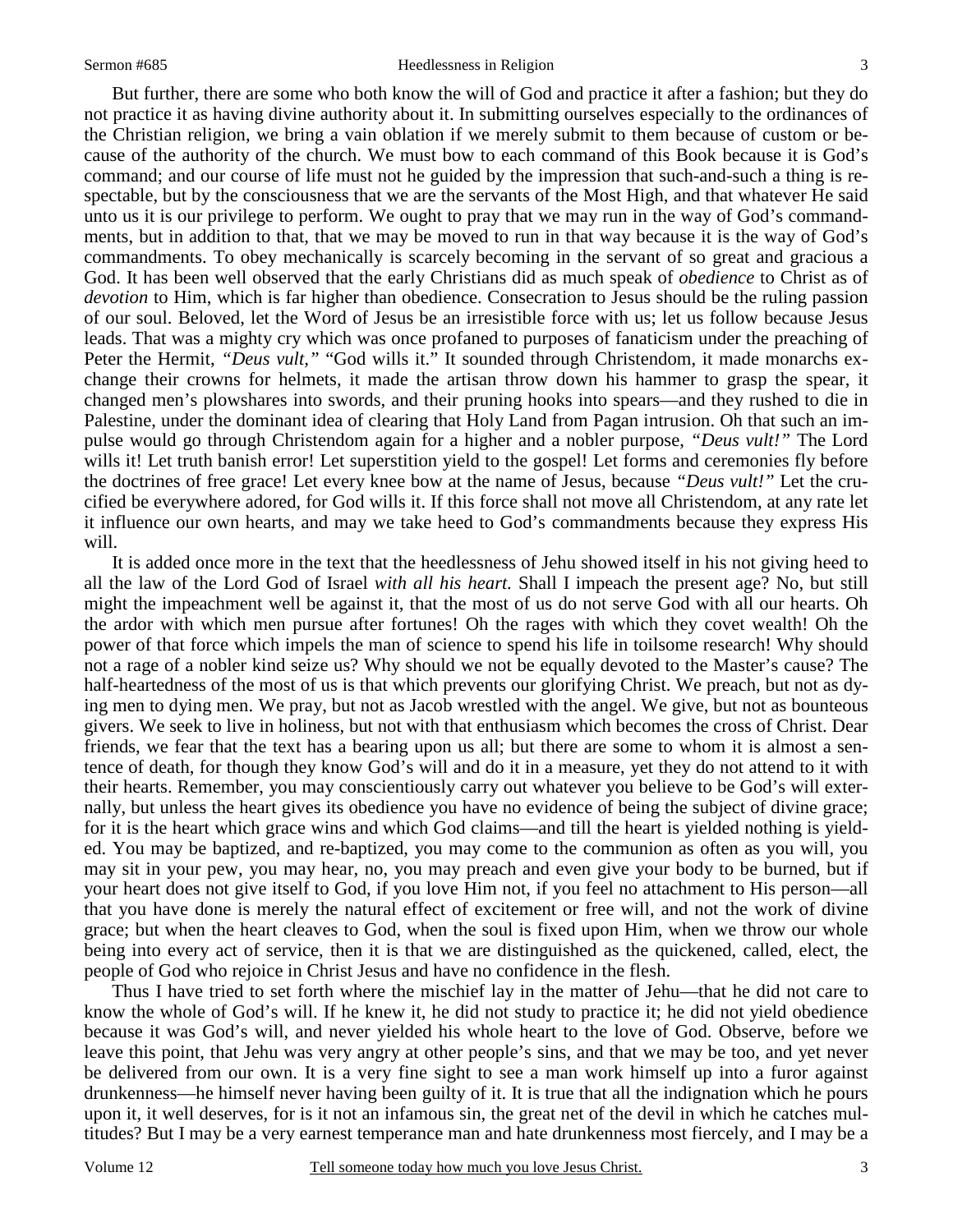child of the devil notwithstanding all that. I may be very furious against adultery, or theft, or immorality of some other kind which I do not happen to practice myself, yet my own sins may cry out against me; and it will not be possible to justify my own sins by denouncing those of others. It is a very cheap sort of virtue that, bullying other people's vices; the easiest thing in the entire world is to be constantly denouncing popular faults; but to wring the neck of one of my own bosom sins is a harder work by far, and a much better sign of conversion. To be earnest against the sin of others may be praiseworthy, but it is no sign of divine grace in the heart; for natural men have been some of the greatest leaders in this matter. To loathe my own sin, to humble myself on account of my own personal faults, and to endeavor in the sight of God to renounce every false way, is a work of something more than human nature. Will you also notice Jehu was very bitter against one sin. The very mention of the name of Baal brought the blood into his face, and there are persons in the world that cannot bear some one sin to which they have aversion; they love to hammer away against that; their whole soul takes fire at the mention of it. This is all very well; but, unless you hate all sin, unless you hate especially the besetting sin which is most congenial to your own nature, you need to be converted. Christ does not make some things new, but all things new; and He does not teach us to cut off one lust and to indulge another, but a clean sweep must by God's grace be made of the love of all sin.

 Once more, Jehu did obey God up to a certain point. It happened to be a profitable thing to him to exterminate the old royal house of Ahab, because it would confirm himself upon his own throne; but anything beyond that did not pay, and therefore Jehu did not touch it. Some virtues pay well, and prudent people go in for them at once. These remunerative graces are very much admired; but poverty-stricken virtues have few patrons. If it had paid Jehu better to save Ahab, he would have been slow to kill him; and when it answered his purpose to set up the golden calves, he had no scruples in doing so. Many men turn aside from religion when their interest would be compromised. If I see two men walking together, I cannot tell who is the master of the dog that is behind them, but I shall discover directly; one of them will turn to the right and the other to the left—now I shall know who is the master of the dog, for when it comes to the turning point, the dog will go with its master and leave the stranger. You cannot always tell whether it is God or Mammon that a man is serving when virtue is profitable; but when it comes to the turning point, and the man has to be a loser for Christ, in what he gives up for Christ's sake, then sincerity is tried. Turning points are places where we may judge ourselves, for they are the only true criteria of our real character.

**II.** HEEDLESSNESS IN THE POINT INDICATED IS FATAL. It is fatal because it manifests *that sin is not hated.* A particular form of sin is abhorred, but since another is indulged, it is evident that there is no hate towards sin itself. Jehu would have said, "I hate idolatry. See how I have broken the image of Baal!" Yes; but see how you have set up the golden calves. It was not hatred of idolatry, *per se* and in itself, but hatred to that particular form of it which consisted in the worship of Baal. So you do not hate sin if you only hate some one sin. All iniquity will be distasteful in your sight if God the Holy Spirit has really made you to loathe iniquity. If I say to a person, "I will not receive you into my house when you come dressed in such a coat," but if I open the door to him when he has on another suit which is more respectable, it is evident that my objection was not to the person but to his clothes. If a man will not cheat when the transaction is open to the world but will do so in a more secret way, or in a kind of adulteration which is winked at in the trade, the man does not hate cheating—he only hates that kind of it which is sure to be found out—he likes the thing itself very well. Some sinners say they hate sin. Not at all; sin in its essence is pleasing enough—it is only a glaring shape of it which they dislike.

 Heedlessness indicates that *self is not subdued.* You say that you have given up a certain sin, but you will not attend to such-and-such a command of Christ—what does this prove? Why, that the great I is still predominating; self is never subdued unless it is subdued in all matters. Unless I can say, "Lord, I delight to do *all* Your will, and I long to be thoroughly conformed to it in *all* respects," self is not subdued. That is a proud spirit which says, "I shall do this but not that." A servant is not to pick and choose as to his duties; he then becomes the master; he has arrogated to himself a position to which he has no right if he makes any selection whatever in what his master bids him do. Self is unhumbled and the soul is unrenewed, however high the pretensions, unless the man is willing to submit to Christ in *everything*.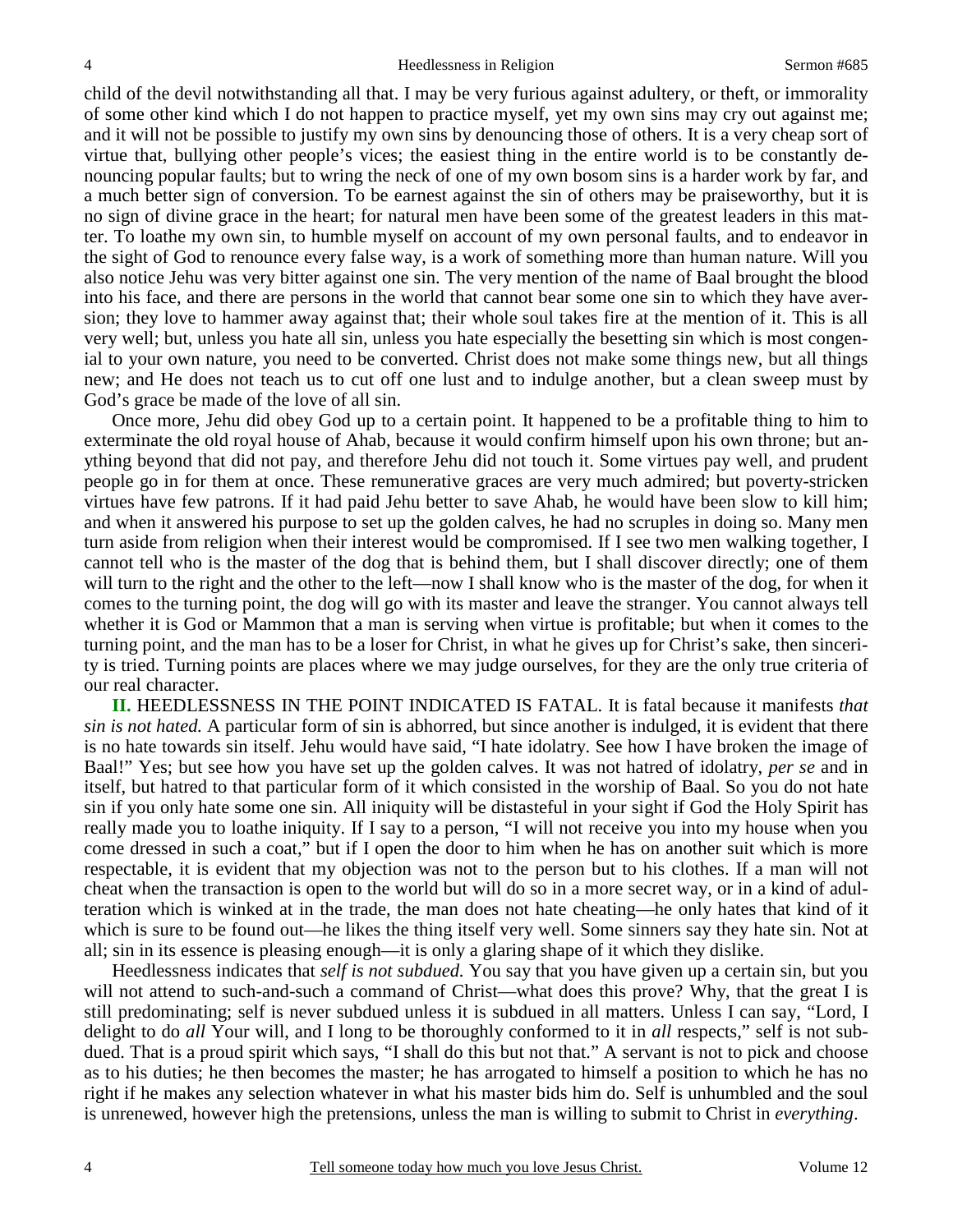#### Sermon #685 Heedlessness in Religion

 Again; *your faith is not a living faith.* We are saved by faith in Christ, and not by our works, but if, my dear friend, you can harbor and pamper any one sin, and delight in it, you have not the faith of God's elect. If, my brother, there is some known command of God against which you set yourself, and say, "Though I know it to be the command of Christ, yet I shall not obey it," you are not acting consistently with the obedience of faith; for faith must obey her Master's will as well as trust His grace. I know that what I am saying is not very pleasant to certain of you; but we are not sent to preach pleasant things to you, we are to deliver the healthful truth of God. I pray it may be sanctified to my own soul and to yours also. You do not wish to be deceived, any of you. I am sure the most earnest Christian here is the one who is most willing to search himself. Better for us to have our eyes opened here than to go dreaming on, and find out our mistake in hell. The Lord give us never to be afraid of a cutting truth of God nor a cutting sermon; but rather to invite a heart-searching minister to deal faithfully with us. Beloved, I pray you to remember your spirit cannot have been humbled, and your faith cannot be a living faith if it makes exceptions with regard to the Master's will and kicks at this or that; you do really in fact rebel against God Himself when you rebel against His will.

And again, a presumptuous lack of care as to serving God *is very dishonoring to the Most High.* This kind of harum scarum religion, this hit or miss godliness, this do the thing that anybody else does, but never stop to look at it, has in it a sad lack of true reverence to God. True reverence to God makes me stop every now and then, and say, "Is this my Master's will?" It makes me go to the Record to see whether I am comporting myself according to the Master's orders; it brings me to a solemn position of inquiry where I have to look on the right hand, and on the left, and say, "Am I really right here? Am I serving myself or my God? Am I now under a divine impulse, or only subject to my own human passion?" If you do not thus pause, I do not think you have a proper regard for the Most High. If one of us should be sent as an ambassador from the Queen on some important business, when we received our orders we would be very diligent to know what they were; and I can suppose our putting our hand into our bosom, for we would be sure to keep the document there close to our heart, taking it out often and looking at it to know exactly what was to be done. I am sure we would say, "If I should make a mistake here it shall be through lack of power, it shall not be through deficiency of care and caution." Dear hearers, we ought not to be serving God blunderingly, we ought not to rush into His service and rush out again without setting our hearts toward Him. The Lord does not require of us to serve Him with half our heads or half our hearts; but the service of God is worthy of all the light which my understanding can give me. I would not only serve Him with my heart having a good motive, but feeling that He bought my head with His precious blood, I would try to obey Him with my understanding, saying to Him, "Lord, teach me what You would have me to do, and how You would have me to do it." Jesus deserves our whole man in the most educated state; and the true Christian will not be satisfied to give to Jesus merely passion, and impulse, and excitement, but he will put himself under the instruction of the great Teacher, and say, "Lord, teach me Your statutes, that I may run in the way of Your commandments."

 Once more, after all, dear friends, if we are heedless in the service of God, and will not think it worth our while to find out or to do our Master's will, is there not grave cause for suspicion that *the very heart of our religion is rotten?* Do not think me harsh, but I must again press it upon you; it is the easiest thing in the world, beloved, for you and for me to think that we are converted, and to get into the notion that we have enjoyed such-and-such experiences. It is very easy for some to say they are Christians, but it will not be found so easy *to be one.* Hear the words of Paul: "If the righteous are scarcely saved." "For strait is the gate and narrow is the way that leads unto life eternal." Now, if I wickedly in my soul say that I will not desire to know my Lord's will, or if I know it, but will not yield it obedience; if I practice it, I will do it lightly without giving my soul to it. What worse heart can any mere worldling have than this? How can corrupt nature be more thoroughly discovered? Of the two I think I would sooner see you lay down your profession than hold it with a reserve. It were better for you to be ostensibly the enemies of God than to be nominally His friends only up to a certain point. God save us from the shadow of hypocrisy!

 I am conscious that I have been touching some sore points here, for with a great many even in our own churches, let alone those who are in the Church of England and so on, it really is not with them a question as to what the Lord would have them to do. Some are guided by their family connections—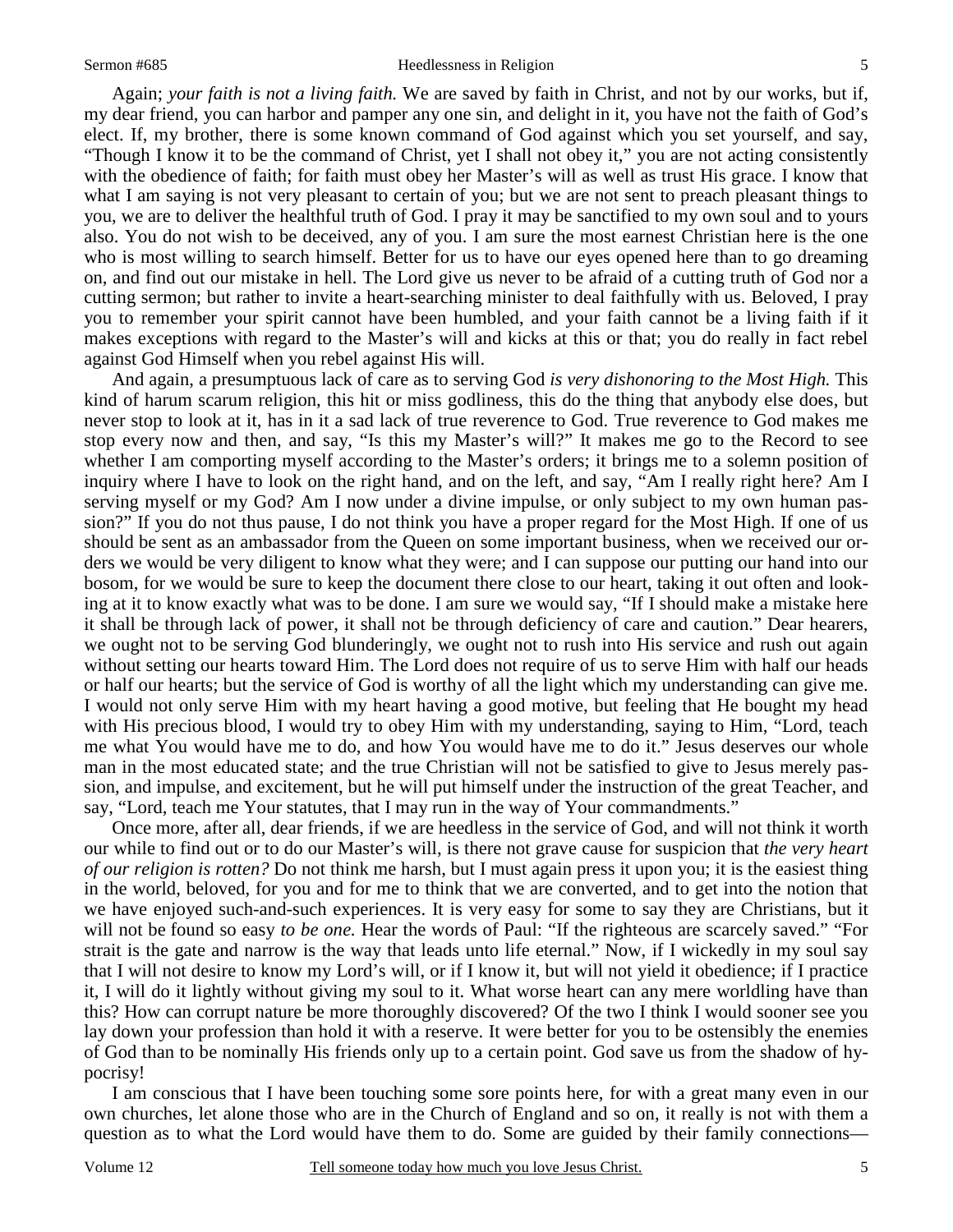"Why do I do so-and-so? Well, you see it is a thing I was brought up to do." The same theory would render all the heathen heathens forever, and every man would go down to hell whose father went there. Many persons receive their religion as they received their names; they got their names when they were unconscious, and they obtained their religion, or rather *irreligion*, at the same time. I do not believe I am bound to do what my grandmother did. She was, I doubt not, an admirable woman, and has gone to heaven, but I do not believe God put the brains that were to guide me into her head. I think He put my understanding and my brains into my head, and that under the guidance of His Holy Spirit I am myself, to search this Bible. God did not put the Bible into my father's hands that He might construct certain notions which should bind his son, but He placed the Bible in each Christian's own hands that he might come there and say, "Lord, what would You have *me* to do?" It is a very ill reason to give for a practice, "I do so-and-so because my family did the same before me," and it is a worse reason, if possible, to say, "We do it because you see it is a general thing, and a respectable thing." The general thing is the wrong thing in nine cases out of ten. Christ's Church is not so predominant yet anywhere as that the general thing shall ever become the right thing. It is folly to be singular, except when to be singular is to be right, but that happens to be very, very often, indeed.

 Some, on the other hand, who do not follow tradition, follow mere excitement. They happen to be what they now are as professors because they were persuaded into it by an eloquent preacher; they were excited, and they did so. Besides, they did it, they say, from a good motive which is certainly better than no excuse at all; but my doing wrong from a good motive does not make the wrong right, especially when I might have enlightened myself and have found out what was the right. If I persistently shut up my Bible and say, "Now I shall do whatever I think to be right," I am like a person who at night puts out his lantern and cries, "Now I shall walk whichever way I think to be right." If he tumbles into a ditch, it will be very little consolation that he followed his best judgment. Why did he not follow the light which he had about him?

 Some professing Christians also give themselves up to their taste. They believe a doctrine because they like it, or they follow a practice because they think it is very appropriate, or perhaps pretty. As if taste could be any better than a mere Will-o'-the-wisp as a guide in religion. It is not possible for me to be a servant of God at all while I set up my own whims to be my rule of action. beloved, there are many others whose religion is one constant piece of thoughtlessness—they never consider at all—and though this matter may not strike you as important, I am persuaded the message I am delivering is needed by the great mass of Christians. Do not serve God thoughtlessly; do not come to any devout exercises merely because it is the time and season for them, but take heed, weigh the matter, see what you are doing, do not rush into God's presence, do not worship because others do so, but take heed and consider, and then, deliberately in God's strength, whether others do so or not, perform the Lord's will with your whole heart.

**III.** I will now come to the third point, and that is that CAREFUL THOUGHT WITH REGARD TO ALL GOD'S WILL IS MOST USEFUL.

 Because, in the first place, a man who gives heed to walk in all the Lord's will with all his heart proves that he has the true serving spirit. He has become a servant, for his eyes were up to God as the eyes of the handmaiden towards her mistress. He has the true child-like spirit, for he says to his Father, "Father, tell me what You would have me do and be." He has the true believing spirit, for he no longer walks by the sight of his eyes and the will of the flesh, but desires to be conformed to the mind of the invisible God. And he has evidently a humbled spirit, since he puts his own will in subjection to divine grace, to the will of God, and his desire is, "Not my will, but Yours be done." Cultivate, beloved, cultivate carefulness with regard to God's will for you, because it will be to you one of the best and clearest evidences that divine grace reigns in your heart.

 In the next place, this heedfulness is precious because *it will prevent much evil.* There are scores of things which are now done that never would be done again if Christians would only think. If we could once get a thoughtful believing church, we should not be long without having a reformed church. Beloved, it was because Luther was led by God to proclaim that doctrine of justification by faith that we received the Reformation. Do not think there was nobody in the world who believed that when Luther preached it; there were thousands of holy men and women who had trusted in Christ and were trusting in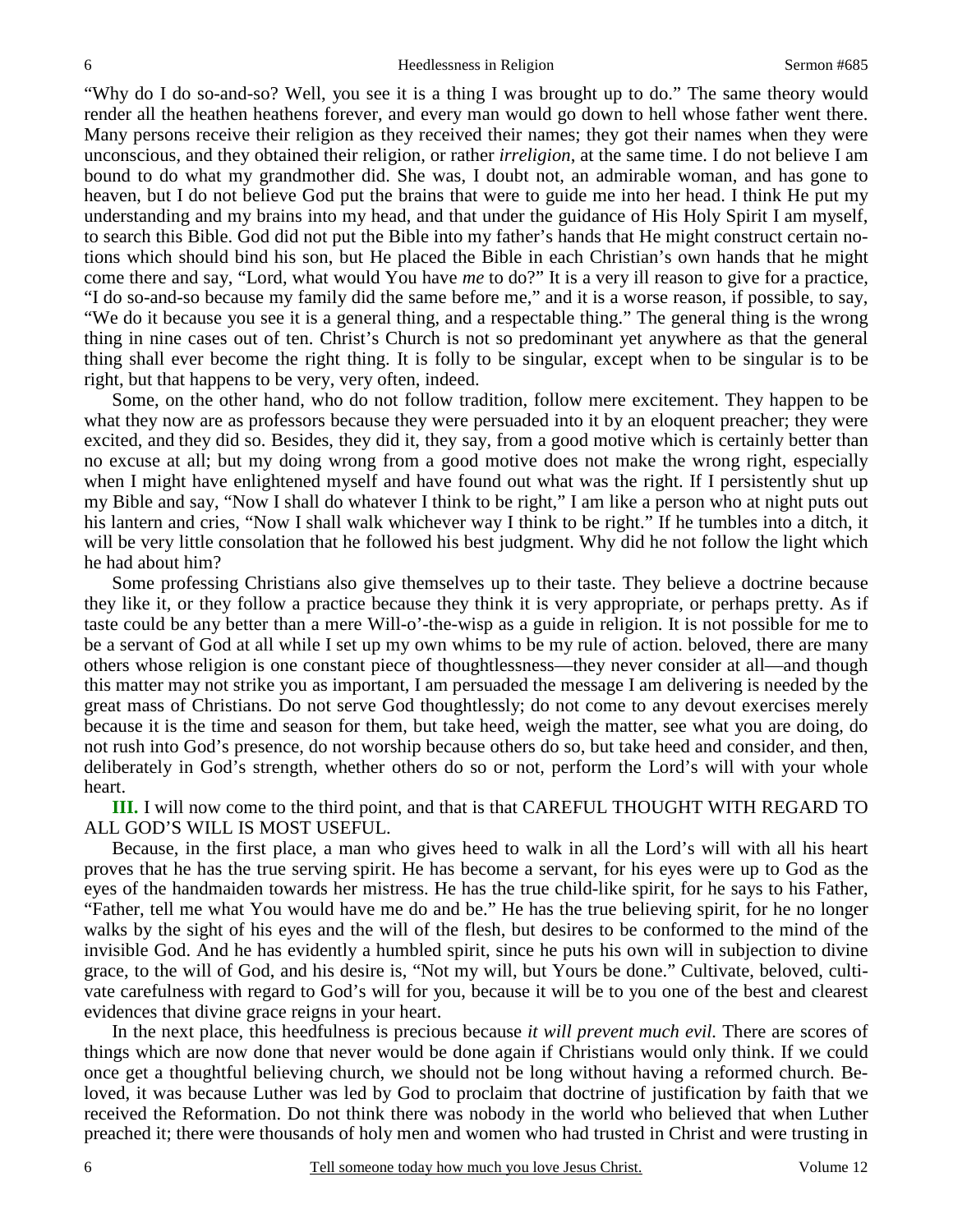Christ; but they did not see the necessity of proclaiming on the housetops that truth of God which in secret they lived upon; and it was only when Luther made them think whether they ought to be in communion with a church which denies this vital point—it was only then that they dreamed of coming out from the old Romish church, and began to declare more boldly the truth as it is in Jesus. You will be saved all sorts of troubles in providence, if like David, you will stay awhile, and say, "Bring here the ephod." If instead of running right on without looking, you will say, "Lord, where does the cloud lead me? Where does the finger of providence direct me?" You will be saved many bitter tears, and your path will be more happy and pleasant to yourself.

 A heedful spirit, moreover, finds out God's will. God's will is not such a mystery as some would have us think. This is such a book that he who wills to understand it, by God's grace shall understand. Come here in spirit, willing to know, and you will know. Come here with a desire to do what God would have you do, and you shall soon be well taught. You need not submit to a priest, nor allow the judgment of another to domineer over your intellect—

### *"This is the judge that ends the strife, Where wit and reason fail; My guide to everlasting life Through all this gloomy vale."*

 A heedful spirit is particularly necessary to certain persons. A man with a quick spirit like Jehu ought to be the more heedful. Some brothers and sisters are born with a passionate disposition. Certain men are readily subject to impulses. Those of us who are cool and calculating will probably not err here; but the more impulsive brethren should look well to this duty of taking heed to the whole of God's will, or else before they know it, they may be the dupes of imposters. Under the notion of duty you may run into all sorts of mischief. If men would go to God about every matter, they would not talk so many crude things nor do so many absurd things as they now do. How necessary this heedfulness is to the preacher! If he does not take care what he publishes he will do much more mischief than he will do good. How heedful you Sunday school teachers and you who are teachers of any sort should be. If you do not look to your actions, you may have good motives, but your example will not be very good. How necessary this is to the parent, because if the parent falls into an error, his children will imitate him in his vices far sooner than his virtues. How necessary is this in certain positions! You who work with ungodly men, you who are thrown into worldly company, how heedful should you be! You will never be right unless you are watchful. "What I say unto you I say unto all, Watch." Watchfulness will be sure to take this turn of an anxious desire to give heed to the Lord's entire will. Would I have you precise? "Yes," said a Puritan, "I am precise, for I serve a precise God." Would I have you careful and jealous? Yes, you serve a jealous God! There is no fear in this age that I can draw this string too tightly; for laxity is, alas, too much the common practice. Oh, beloved, may we come back again, not to the gloom of Puritanism, but still to the rigidity of its obedience, to its stern tenacity of all its convictions, and its determination sooner to die than to yield the very least point of the will of God! If we had more of this the church would be much more blessed than it is.

Let me say once more that this heedful spirit will be a great blessing to you Christians because of that which it will lead to. If I do not take heed to do the Lord's will, I shall soon miss the friendship of Jesus. Christ walks most closely with those who walk most closely with the divine will. If I set up an idol in my heart, I cannot expect Jesus Christ to come and talk familiarly with me, and sup with me in the presence of that idol. If I am knowingly, or even through a willful ignorance, unknowingly doing that which He does not approve of, I cannot expect His smile. We are not saved by works, we repeat it, but still much of our communion with Christ does depend upon the hearty sincerity of our obedience. "If you keep My commandments you shall abide in My love, even as I have kept My Father's commandments, and abide in His love." May the Holy Spirit bring us, then, for all these reasons, into a heedful and careful spirit!

 **IV.** We must finish by trying to urge you TO PRACTICE CARE AT ONCE. And I would appeal to all present in these few words—Dear friends, may I ask you all to answer to yourselves this question, Is my hope which I possess at the present moment truly placed where all true hope must be? Are you giving heed in the matter of your hope to walk according to the commandment? What is the command